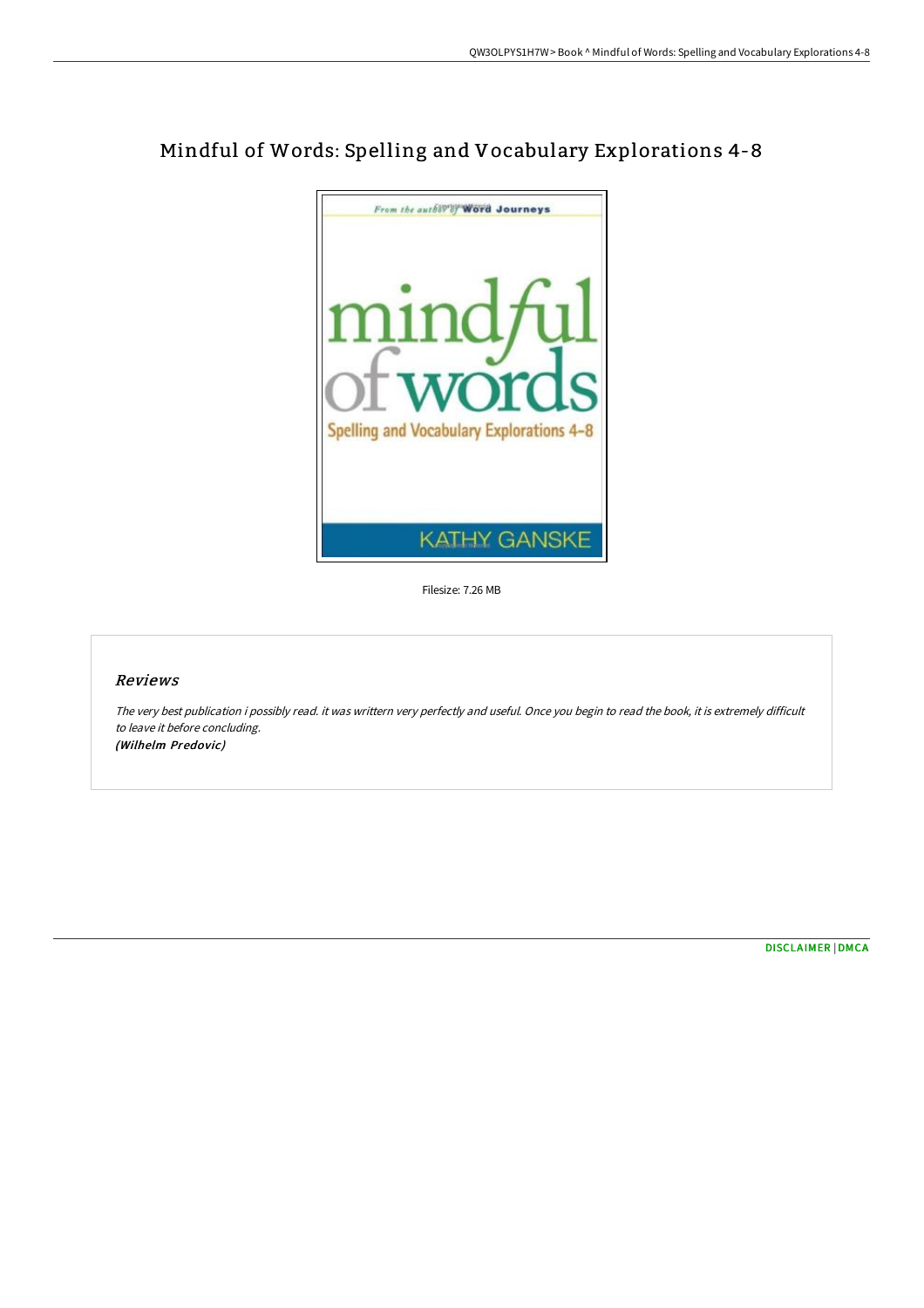## MINDFUL OF WORDS: SPELLING AND VOCABULARY EXPLORATIONS 4-8



**DOWNLOAD PDF** 

To read Mindful of Words: Spelling and Vocabulary Explorations 4-8 eBook, remember to click the hyperlink below and save the file or have accessibility to additional information that are related to MINDFUL OF WORDS: SPELLING AND VOCABULARY EXPLORATIONS 4-8 ebook.

Guilford Publications, United States, 2008. Paperback. Book Condition: New. 264 x 201 mm. Language: English . Brand New Book. Providing a wealth of tools to enhance upper-level spelling and vocabulary instruction, this engaging book features more than 120 reproducible sorting activities and games. It offers specific suggestions for helping students build mastery of vowel patterns, syllable structure, syllable stress, consonant and vowel alternations, compound words, prefixes, suffixes, and word roots. Also featured are Did You Know? sections with absorbing stories about specific words; tips from teachers at different grade levels; discussions of idioms; literature recommendations; and lists of vocabulary related to social studies, science, and math. See also Ganske s Word Journeys, Second Edition: Assessment-Guided Phonics, Spelling, and Vocabulary Instruction, which provides a comprehensive framework for assessing and building word knowledge, and Word Sorts and More: Sound, Pattern, and Meaning Explorations K-3, which presents word study activities for the primary grades.

D Read Mindful of Words: Spelling and Vocabulary [Explorations](http://techno-pub.tech/mindful-of-words-spelling-and-vocabulary-explora.html) 4-8 Online  $\blacksquare$ Download PDF Mindful of Words: Spelling and Vocabulary [Explorations](http://techno-pub.tech/mindful-of-words-spelling-and-vocabulary-explora.html) 4-8